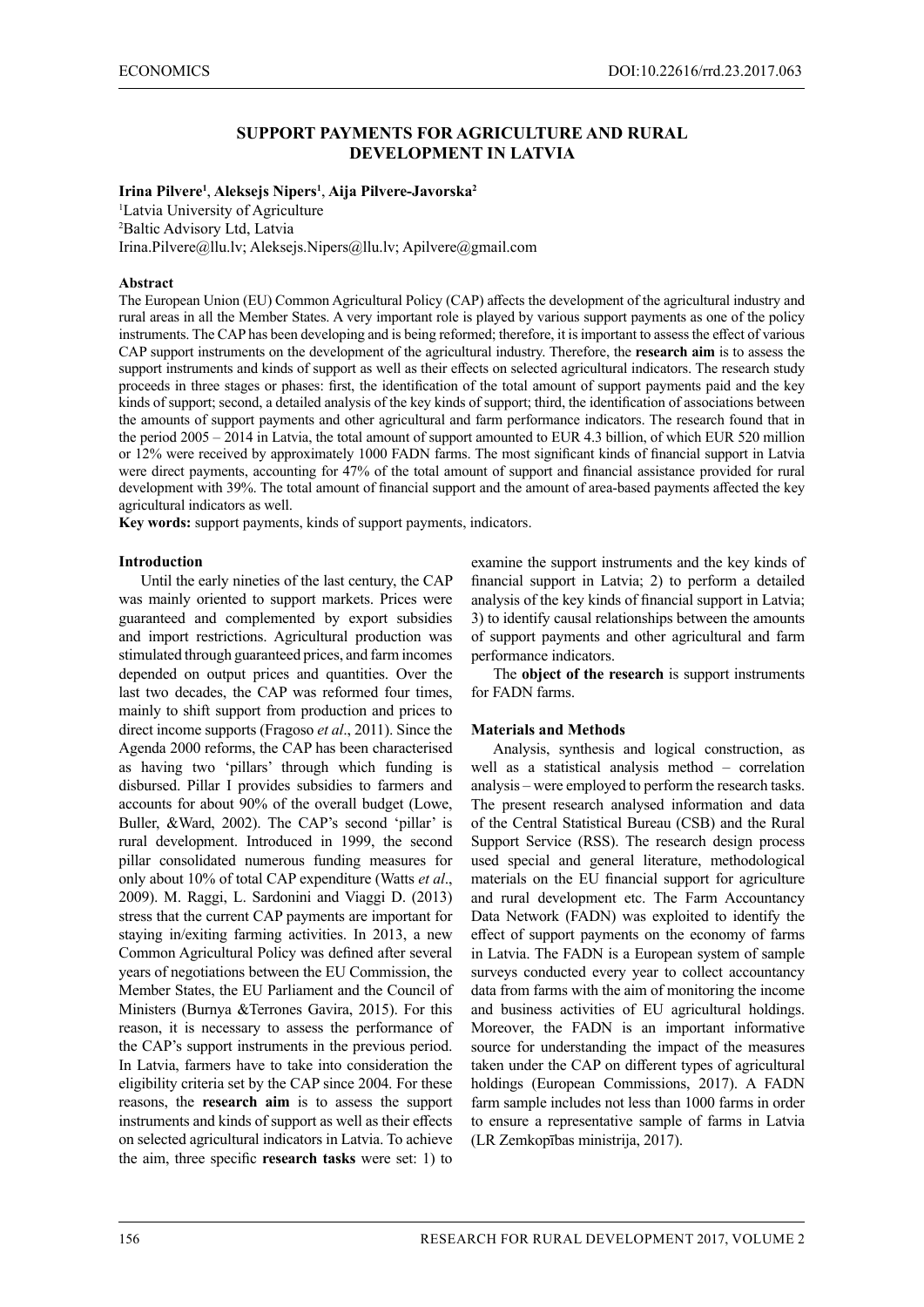

Amount of support paid to FADN farms, mln. EUR  $\longrightarrow$  Total amount of support paid to farms, mln. EUR  $\longrightarrow$  Percentage of support paid to FADN farms

Source: authors' calculations based on based on Datu bāze ... (2016); Lauku atbalsta dienests (2016a, 2016b).

Figure 1. Total amount of support paid to farms, the amount of support paid to FADN farms, mln. EUR, and the percentage of support paid to FADN farms in Latvia in the period 2005 – 2014.

### **Results and Discussion**

*1. Characteristics of support payments for agriculture and rural development in Latvia*

The economic performance indicators of FADN farms were affected by support payments in Latvia in the time period  $2005 - 2014$ . In the period of analysis, the total amount of support paid to FADN farms reached almost EUR 519.5 million, which comprised on average 12% of the total amount of financial support paid in this period – EUR 4329.5 million (Figure 1).

A comparison of change in the amount of support in the period 2005 – 2014 reveals that it increased by 59% in the country as a whole, while an increase for FADN farms was relatively steady – the increase was only 17%. In 2013, the FADN summarised data on 1000 farms (LVAEI, 2014), which accounted for 1.2% of the total number of farms in the country. In 2005, 932 farms (LVAEI, 2014) or 0.7% of the total farms were included in the FADN. In the period of analysis, the total number of farms decreased in absolute terms by 51208 (CSB, 2016a; 2016b) or 38.5% in relative terms. This indicates that the performance of FADN farms was better than the performance of the entire

agricultural industry, as 1.2% of the farms received 10.5% of the total amount of support paid in the country in 2013.

The financial support paid may be classified into three main groups:

- 1. (EU and national) **direct payments**, which include the Single Area Payment Scheme (SAPS), complementary national direct payments (CNDP) that are called transitional national support since 2013, and various special support schemes that have been introduced to support agriculture – CAP Pillar 1. Until 15 October 2006, their source of finance was the guarantee section of the European Agricultural Guidance and Guarantee Fund (EAGGF), while after this date the source of finance for SAPS and special schemes was the European Agricultural Guarantee Fund (EAGF) and CNDP were funded from the government budget.
- 2. Support payments for **rural development** or CAP Pillar 2, which consisted of SAPARD funding and the funding of the Structural Funds (SF) for the period  $2004 - 2006$ , were funded from the



Source: authors' calculations based on Datu bāze ... (2016).

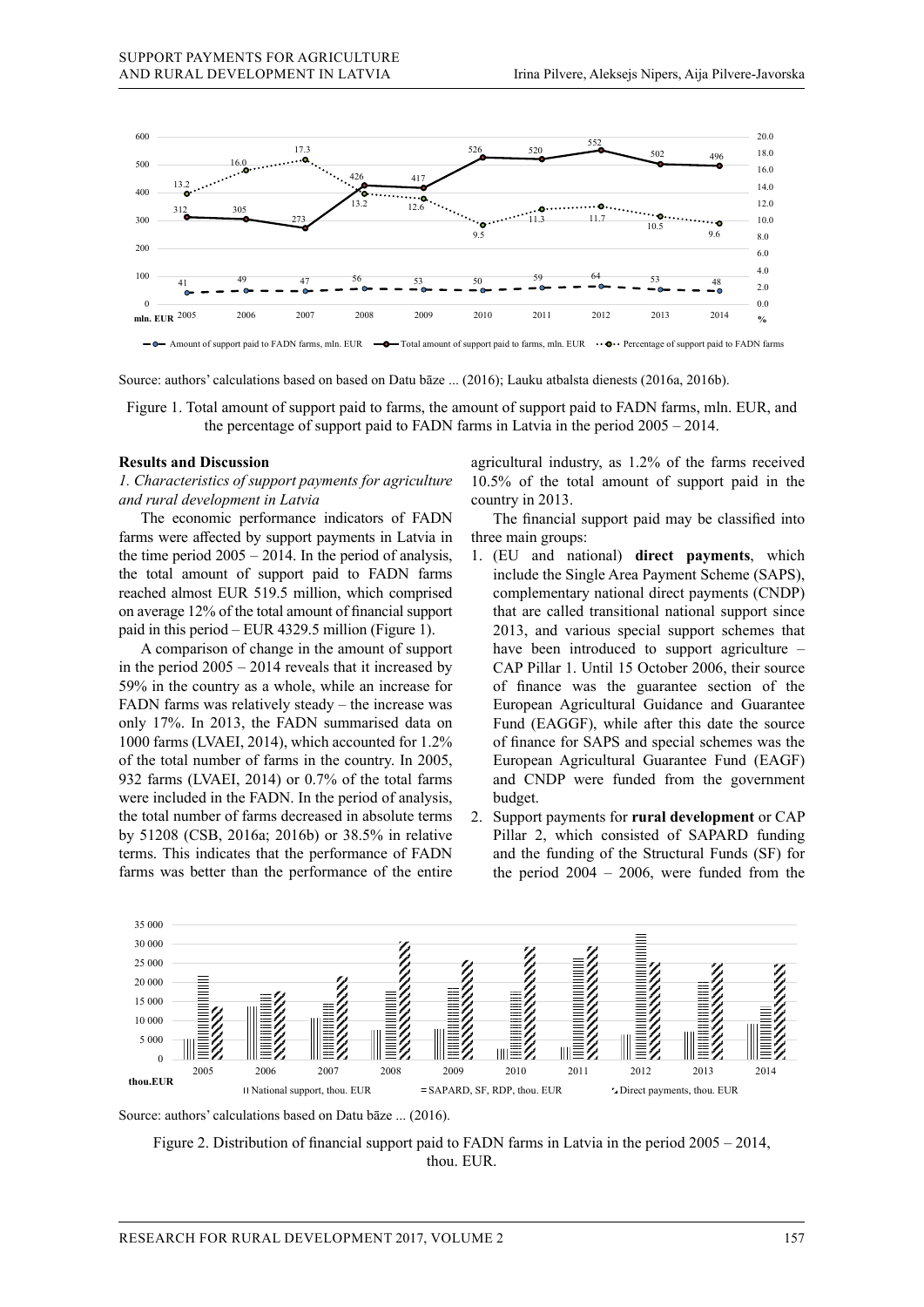guidance section of the European Agricultural Guidance and Guarantee Fund (EAGGF), the national government budget, the allocations for the Rural Development Plan 2004 – 2006 (funded from the guarantee section of the EAGGF and the national government budget) and the Rural Development Programme 2007 – 2013 (RDP 2007 – 2013) (funded from the European Agricultural Fund for Rural Development (EAFRD) and the government budget).

3. **National support** payments (national subsidies); the source of finance is the government budget.

The distribution of financial support paid to FADN farms in the period  $2005 - 2014$  was as follows: 1) direct payments – EUR 244 million or 47% of the total; 2) support for rural development – EUR 201 million or 39%; 3) national subsidies – EUR 75 million or 14%. The distribution of financial support for every year is shown in Figure 2. The amount of direct payments paid to FADN farms steadily increased in the beginning of the period – until 2008, while after that it stabilised at EUR 25-29 million annually. The amount of support for rural development depends on the financial phase of the period  $-$  at the beginning of the period the amount is smaller, in the middle of the period it increases, but at the end of the period the amount decreases. In contrast, the amount of national financial support consistently decreased, which is understandable, as national funding is required both for paying direct payments and for co-funding rural development projects.

Table 1

**Percentage distribution of direct payments, the total amount of which exceeded EUR 500 thou. by kind of support for FADN farms in Latvia in the period 2005 – 2014**

| Indicators                                                        | 2005  | 2006  | 2007  | 2008  | 2009  | 2010  | 2011  | 2012   | 2013   | 2014  | Total  |
|-------------------------------------------------------------------|-------|-------|-------|-------|-------|-------|-------|--------|--------|-------|--------|
| Total                                                             | 100.0 | 100.0 | 100.0 | 100.0 | 100.0 | 100.0 | 100.0 | 100.0  | 100.0  | 100.0 | 100.0  |
| SAPS payments                                                     | 34.6  | 32.9  | 32.7  | 28.9  | 42.5  | 44.5  | 49.3  | 58.4   | 64.0   | 64.8  | 45.6   |
| Decoupled CNDP for areas (since<br>2007)                          | 10.4  | 17.5  | 20.7  | 13.5  | 15.1  | 12.7  | 11.2  | 11.7   | 11.1   | 7.0   | 12.9   |
| Special support for milk<br>production                            | 48.9  | 35.3  | 18.1  | 11.8  | 13.9  | 0.0   | 0.0   | 0.0    | 0.0    | 0.0   | 9.9    |
| Stubble field in the winter period<br>(since 2008)                | 0.0   | 0.0   | 12.6  | 10.2  | 14.2  | 11.6  | 10.8  | 8.7    | 6.4    | 4.9   | 8.6    |
| CNDP for slaughtered or<br>exported cattle                        | 0.0   | 0.0   | 0.0   | 0.0   | 0.0   | 15.0  | 11.1  | 10.9   | 11.1   | 8.5   | 6.2    |
| School fruits                                                     | 0.0   | 8.2   | 7.8   | 5.4   | 6.3   | 4.2   | 2.6   | 2.0    | 2.1    | 0.0   | 3.9    |
| Decoupled CNDP for milk sold<br>within the limit of the quota     | 0.0   | 0.0   | 0.0   | 0.0   | 0.0   | 4.7   | 4.5   | 4.6    | 4.5    | 5.5   | 2.6    |
| Decoupled CNDP for areas under<br>field crops (since 2010)        | 0.0   | 0.0   | 0.0   | 17.5  | 0.0   | 0.0   | 0.0   | 0.0    | 0.0    | 0.0   | 2.2    |
| Restructuring of the sugar<br>industry                            | 1.0   | 1.4   | 1.5   | 1.5   | 2.4   | 2.5   | 2.2   | 2.1    | 1.9    | 1.3   | 1.8    |
| Decoupled CNDP for slaughtered<br>or exported cattle (since 2007) | 0.0   | 0.0   | 0.0   | 0.6   | 0.8   | 0.9   | 3.2   | 3.8    | 3.5    | 3.5   | 1.8    |
| Diversification support for sugar<br>beet producers               | 0.0   | 0.0   | 3.4   | 2.3   | 2.7   | 2.4   | 0.0   | 2.3    | 0.2    | 1.6   | 1.6    |
| EU direct payments + CNDP><br><b>EUR 5 000</b>                    | 0.0   | 0.0   | 0.0   | 0.0   | 0.0   | 0.0   | 3.4   | 3.7    | 3.8    | 2.6   | 1.4    |
| Separate payments for sugar<br>production                         | 5.1   | 4.6   | 1.8   | 1.2   | 1.4   | 1.3   | 1.1   | 0.0    | 0.0    | 0.0   | 1.4    |
| CNDP for suckling cows                                            | 0.0   | 0.0   | 0.0   | 6.4   | 0.0   | 0.0   | 0.0   | 0.0    | 0.0    | 0.0   | 0.8    |
| Decoupled CNDP for cattle<br>(since 2011)                         | 0.0   | 0.0   | 1.5   | 0.7   | 0.7   | 0.0   | 0.0   | 0.0    | 0.0    | 0.0   | 0.3    |
| Support for energy crops (since<br>2007)                          | 0.0   | 0.0   | 0.0   | 0.0   | 0.0   | 0.2   | 0.4   | 0.7    | 0.6    | 0.3   | 0.2    |
| Other                                                             | 0.0   | 0.0   | 0.0   | 0.0   | 0.0   | 0.0   | 0.0   | $-8.9$ | $-9.3$ | 0.0   | $-1.1$ |

Source: authors' calculations based on Datu bāze ... (2016).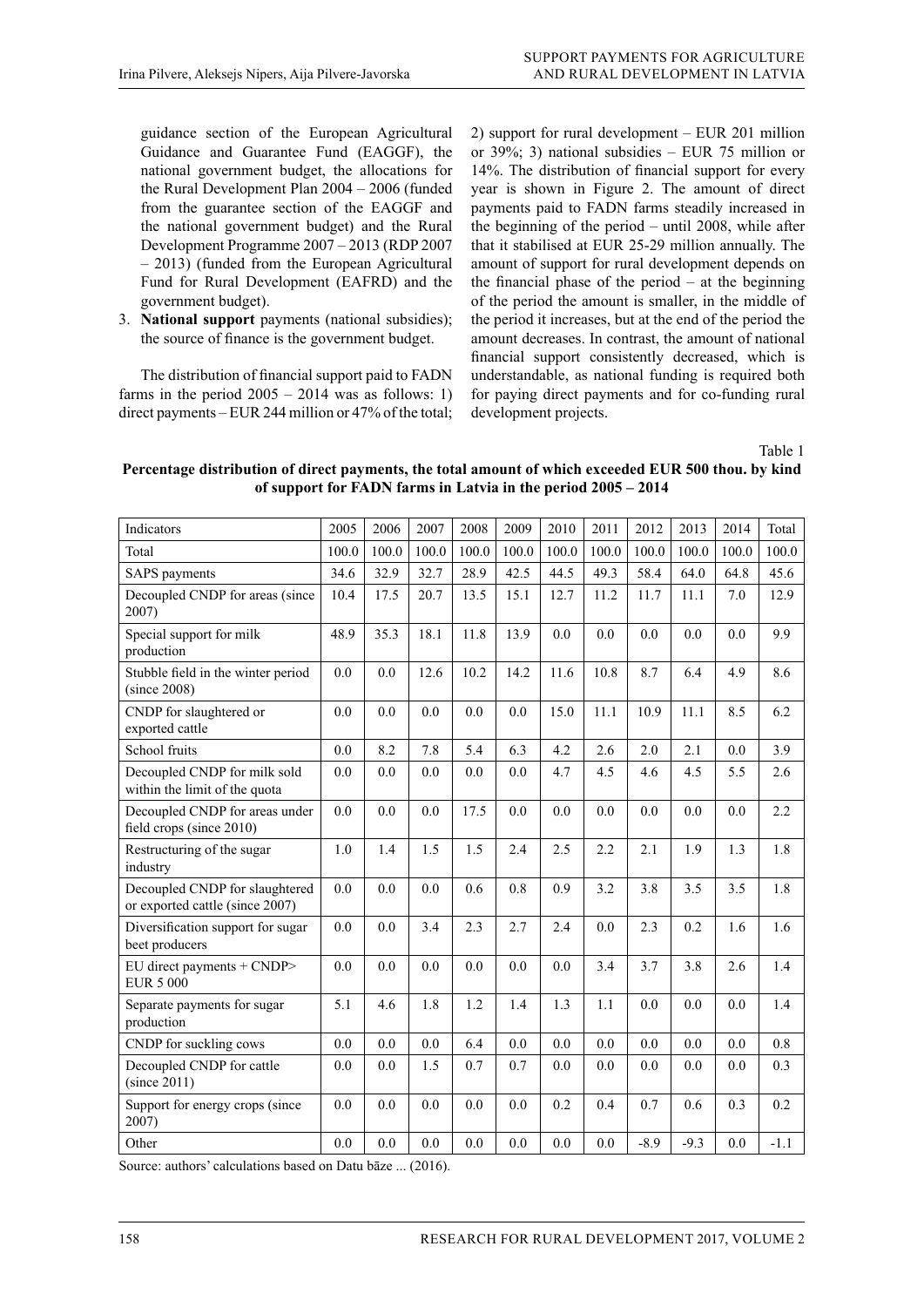|--|--|--|--|

| Kind of support/year                        | 2005                     | 2006  | 2007  | 2008  | 2009                     | 2010                     | 2011  | 2012  | 2013  | 2014  |
|---------------------------------------------|--------------------------|-------|-------|-------|--------------------------|--------------------------|-------|-------|-------|-------|
| SAPS payments per ha                        | 26.18                    | 31.45 | 36.38 | 46.38 | 55.61                    | 63.50                    | 76.12 | 79.00 | 86.16 | 99.06 |
| CNDP for areas under crops, ha              | 67.36                    | 53.27 | 28.87 | 39.70 | 27.63                    |                          |       |       | -     |       |
| CNDP for areas under feed crops, ha         | 15.50                    | 12.62 | 11.21 | 9.02  | 6.63                     | $\overline{\phantom{0}}$ |       |       | -     |       |
| CNDP for milk production, t                 | 16.35                    | 28.56 |       | ۰     |                          |                          |       |       | -     |       |
| Decoupled CNDP for milk production, t       |                          | -     | 35.05 | 33.69 | 31.96                    | 30.14                    | 28.24 | 26.00 | 25.00 | 20.00 |
| Decoupled CNDP for areas, ha                | $\overline{\phantom{0}}$ | -     | 25.57 | 30.73 | 35.68                    | 32.31                    | 26.00 | 19.00 | 19.00 | 15.00 |
| Decoupled CNDP for areas under crops,<br>ha |                          |       |       |       | $\overline{\phantom{0}}$ | 36.31                    | 28.98 | 28.00 | 28.00 | 23.00 |
| Separate payments for sugar production, t   | $\overline{\phantom{a}}$ | 9.96  | 12.01 | 14.68 | 15.87                    | 11.94                    | 7.95  | 7.89  | 7.88  | ٠     |

**Rates of the most significant direct payments in Latvia in the period 2005 – 2014, EUR**

Source: authors' construction based on LR Zemkopības ministrija (2006, 2007, 2008, 2010, 2012, 2014, 2015).

### *2. Analysis of kinds of support payments in Latvia*

**Direct payments.** In the period 2005 – 2014, FADN farms received 29 kinds of support as direct payments. The key kinds are presented in Table 1.

In the period of analysis, the most significant kinds of direct payments were SAPS payments with 46%, CNDP for milk production within the limit of the quota (decoupled in  $2007$ ) – 13%, CNDP for areas under crops and feed crops – 10%, decoupled

CNDP for areas (from  $2007$ ) – 9%, decoupled CNDP for areas under field crops (since  $2010$ ) – 6% and separate payments for sugar production with 4% of the total amount of support. Besides, the share of SAPS considerably increased – from 34% (EUR 4.7 million in 2005) to 65% (EUR 15.9 million in  $2014$ ) – in the total amount of direct payments. In addition, financial discipline was applied in 2012 and 2013, which resulted in a decrease in the number

Table 3

**Percentage distribution of support for rural development, the total amount of which exceeded EUR 500 thou. by kind of support for FADN farms in Latvia in the period 2005 – 2014**

| <b>Indicators</b>                                                                    | 2005  | 2006  | 2007  | 2008  | 2009  | 2010  | 2011  | 2012  | 2013  | 2014  | Total |
|--------------------------------------------------------------------------------------|-------|-------|-------|-------|-------|-------|-------|-------|-------|-------|-------|
| Total                                                                                | 100.0 | 100.0 | 100.0 | 100.0 | 100.0 | 100.0 | 100.0 | 100.0 | 100.0 | 100.0 | 100.0 |
| Farm modernisation                                                                   | 0.0   | 0.0   | 0.0   | 33.0  | 46.3  | 37.6  | 64.5  | 73.7  | 51.5  | 35.6  | 38.6  |
| Less-favoured area support                                                           | 17.8  | 26.0  | 33.0  | 24.7  | 24.7  | 28.7  | 19.2  | 14.6  | 24.3  | 35.7  | 23.3  |
| Structural funds                                                                     | 52.3  | 30.1  | 16.7  | 7.7   | 0.0   | 0.0   | 0.0   | 0.0   | 0.0   | 0.0   | 10.2  |
| Organic farming development                                                          | 4.6   | 10.1  | 8.3   | 9.0   | 9.7   | 12.9  | 9.5   | 7.7   | 12.1  | 17.6  | 9.7   |
| Wind erosion reduction                                                               | 0.0   | 15.9  | 20.3  | 16.4  | 16.6  | 17.2  | 0.0   | 0.0   | 0.0   | 0.0   | 7.3   |
| Meeting the EU standards                                                             | 15.0  | 14.4  | 18.1  | 5.7   | 0.0   | 0.4   | 0.0   | 0.0   | 0.0   | 0.0   | 4.7   |
| Support to enterprises                                                               | 0.0   | 0.0   | 0.0   | 0.0   | 0.6   | 0.5   | 4.4   | 2.0   | 8.5   | 3.3   | 2.1   |
| SAPARD (until 2006)                                                                  | 8.4   | 0.9   | 0.0   | 0.0   | 0.0   | 0.0   | 0.0   | 0.0   | 0.0   | 0.0   | 1.0   |
| Infrastructure related to<br>agricultural and forestry<br>development and adaptation | 0.0   | 0.0   | 0.0   | 0.0   | 0.0   | 0.9   | 0.7   | 0.6   | 1.5   | 4.8   | 0.7   |
| Maintenance of biodiversity in<br>grassland                                          | 0.6   | 1.1   | 1.0   | 0.9   | 0.7   | 0.8   | 0.6   | 0.4   | 0.7   | 1.0   | 0.7   |
| Support for semi-subsistance<br>farms                                                | 0.5   | 0.3   | 2.3   | 2.0   | 1.0   | 0.3   | 0.1   | 0.1   | 0.1   | 0.1   | 0.6   |
| Areas with restrictions for the<br>purposes of environmental<br>protection           | 0.8   | 1.2   | 0.4   | 0.4   | 0.3   | 0.4   | 0.3   | 0.2   | 0.4   | 0.6   | 0.5   |
| Introduction and promotion of<br>integrated horticulture (since<br>2008)             | 0.0   | 0.0   | 0.0   | 0.1   | 0.1   | 0.2   | 0.6   | 0.6   | 0.9   | 1.2   | 0.4   |

Source: authors' calculations based on Datu bāze ... (2016).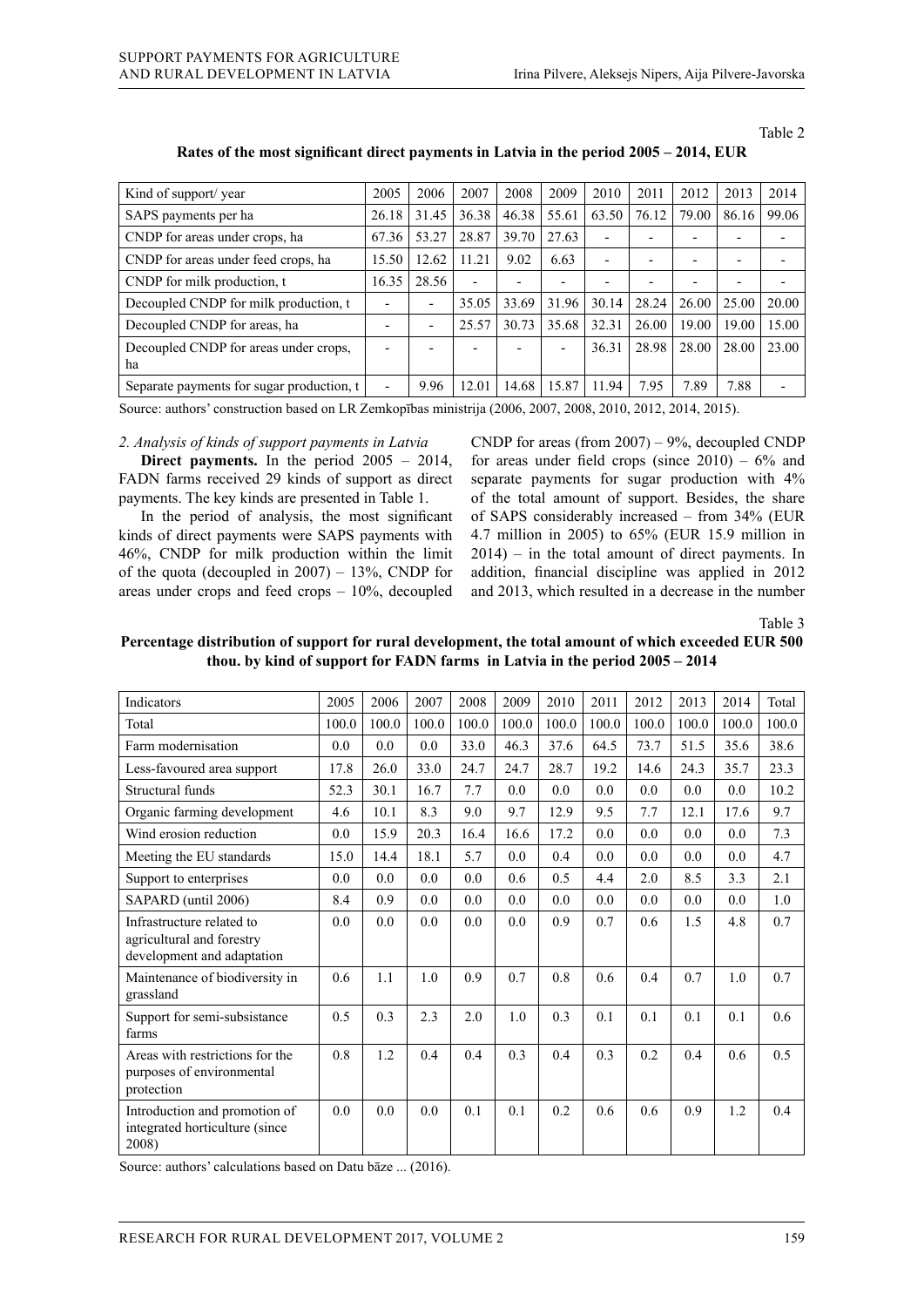Table 4

| Rates of the most significant rural development support payments in Latvia |
|----------------------------------------------------------------------------|
| in the period $2005 - 2014$ , EUR                                          |

| Support measure                | Period 2004-2006                                                                                                                                                                      | Period 2007-2013                                                                                                                                                                                                                                                                                                                                                                                                     |
|--------------------------------|---------------------------------------------------------------------------------------------------------------------------------------------------------------------------------------|----------------------------------------------------------------------------------------------------------------------------------------------------------------------------------------------------------------------------------------------------------------------------------------------------------------------------------------------------------------------------------------------------------------------|
| Less-favoured<br>area support  | Category $1 - 33$ EUR ha <sup>-1</sup> ; Category<br>$2 - 46$ EUR ha <sup>-1</sup> ; Category $3 - 64$<br>$EUR$ ha <sup>-1</sup>                                                      | Category 1 – less than 25 EUR ha <sup>-1</sup> ; Category 2 – less than 40<br>EUR ha <sup>-1</sup> ; Category $3$ – less than 58 EUR ha <sup>-1</sup>                                                                                                                                                                                                                                                                |
| Organic farming<br>development | First transitional year $-139$ EUR<br>$ha^{-1}$<br>Second transitional year $-139$ EUR<br>$ha^{-1}$<br>The farm is given an organic<br>farming certificate $-82$ EUR ha <sup>-1</sup> | Permanent meadows and pastures, nectar crops 138 EUR hat<br><sup>1</sup> ; field crops on arable land, permanent grasses on arable land<br>and grassland for seed production, fallow land 108 EUR ha <sup>-1</sup> ;<br>potato, starch potato 318 EUR ha <sup>-1</sup> ; vegetables (incl. spice<br>crops) and household gardens 357 EUR ha <sup>-1</sup> ; fruit trees and<br>berry bushes 419 EUR ha <sup>-1</sup> |
| Wind erosion<br>reduction      | Per ha of green area (except)<br>permanent meadows and pastures):<br>nitrite-sensitive territories $-23$ EUR<br>ha <sup>-1</sup> ; other areas of Latvia $-40$ EUR<br>$ha^{-1}$       | Not available.                                                                                                                                                                                                                                                                                                                                                                                                       |

Source: authors' construction based on MK noteikumi...(2004); LAP (2007 – 2013).

of eligible support payments (above EUR 5000 and EUR 300000) and in the total amount disbursed  $-$  by EUR 2.2 and 2.3 million respectively, and by EUR 4.5 million in the entire period. Rates of the key kinds of direct payments are presented in Table 2. SAPS rates increased 3.8 times in the period 2005 – 2014; besides, the payments for particular crops were replaced by decoupled (historical) payments, which indicate changes in the CAP.

**Rural development support payments.** In the period 2005 – 2014, FADN farms received 24 kinds of financial support for rural development. The key kinds are shown in Table 3. In the period of analysis, the most significant kinds of support for rural development were as follows: investment support under the RDP 2007 – 2013 with 39%, less-favoured area support (less-favoured areas and areas with restrictions for the purposes of environmental protection under the RDP 2004 – 2006 and 'Payments to farmers in areas with

handicaps other than mountain areas' under the RDP  $2007 - 2013$ ) – 23%, structural funds – 10%, support for organic farming development under the RDP  $2007 - 2013 - 10%$ , wind erosion reduction  $-7%$  and meeting the EU standards (support measures under the RDP  $2004 - 2006$ ) with 5% of the total amount. The greatest amount of support for rural development was reported in 2012, at EUR 32.4 million, of which investment support under the RDP 2007 – 2013 comprised 74% of the total. FADN farms received the smallest amount of support for rural development in 2014 – EUR 13.4 million, of which less-favoured area support accounted for 36% of the total.

The rates of area-based support payments for rural development per hectare of farmland are shown in Table 4, while the key eligibility criteria for investment support are presented in Table 5.

In the period  $2007 - 2013$  in Latvia, the rates of less-favoured area support payments decreased, while

Table 5

### **Key eligibility criteria for the most significant support measures for investment in rural development in Latvia in the period 2005 – 2014, EUR**

| Eligibility criteria                        | SAPARD           | SF           | Meeting the standards                                                                                                                                                                         | <b>EAFRD</b> |
|---------------------------------------------|------------------|--------------|-----------------------------------------------------------------------------------------------------------------------------------------------------------------------------------------------|--------------|
| Purchase of new machinery                   | X                | $x^*$        | Construction of manure storage facilities; meeting the hygienic                                                                                                                               | X            |
| Purchase of new equipment                   | $\mathbf{x}$     | X            | standards in milk production; meeting the standards for                                                                                                                                       | X            |
| Construction,<br>reconstruction, renovation | X                | $\mathbf{x}$ | cowsheds to guarantee milk hygiene; reconstruction of cages<br>to ensure the welfare of laying hens; equipping an artificial<br>ventilation system with an alert device and the establishment | X            |
| Investment in permanent<br>crops            |                  | X            | of an emergency ventilation system; construction or<br>reconstruction of a water supply system at livestock sheds;                                                                            |              |
| Purchase of breeding<br>livestock           | Milk and<br>meat | $x^*$        | construction of cages for young livestock; establishment of<br>farrowing boxes for sows and pigsties for weaned piglets.                                                                      |              |

\*not included in eligible costs of projects submitted from 2006 onwards

Source: authors' construction based on MK noteikumi...(2004); LAP (2007 – 2013); Upite (2010).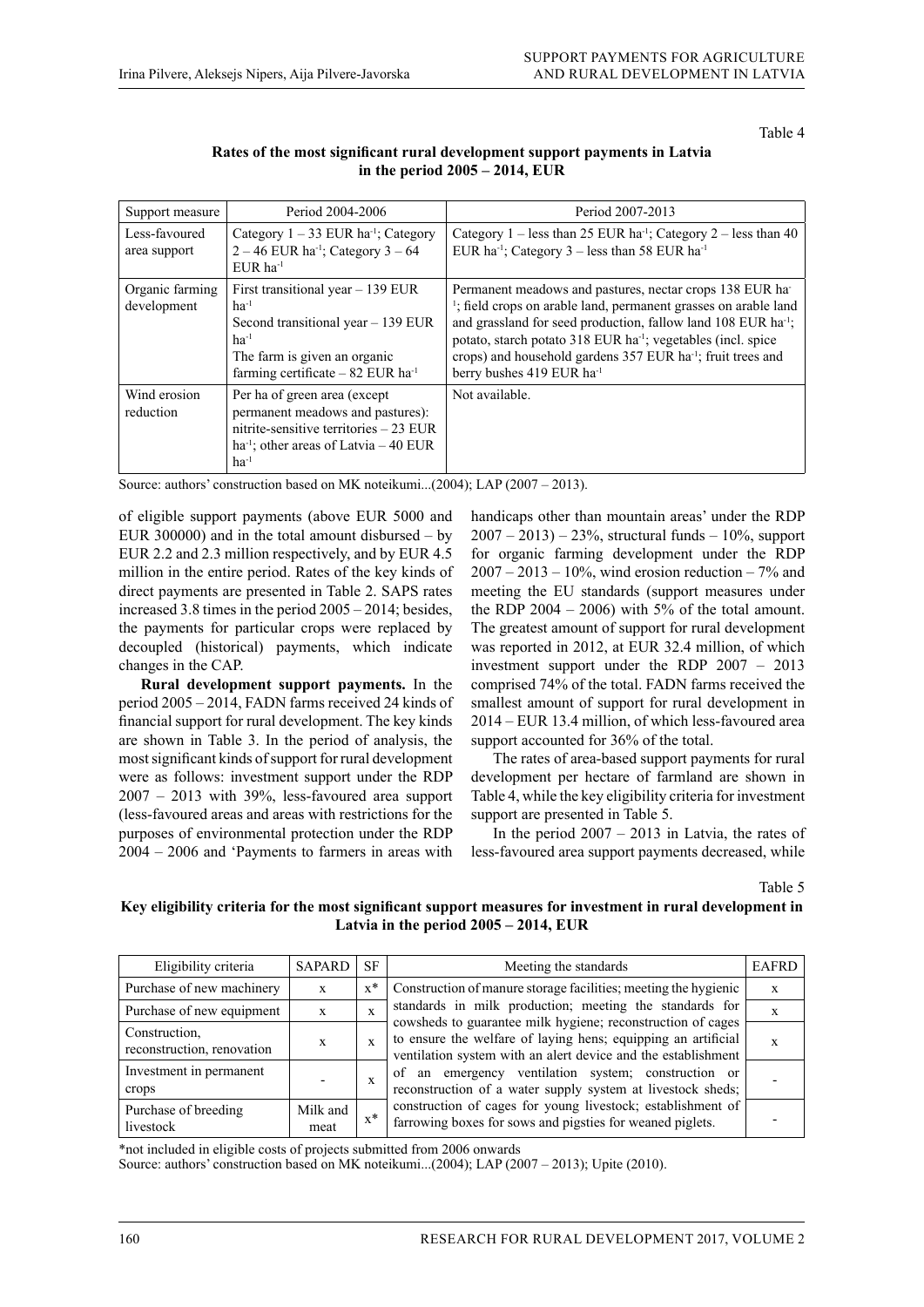Table 6

| Indicators                                                                                                                             | 2005  | 2006  | 2007  | 2008  | 2009    | 2010  | 2011  | 2012  | 2013  | 2014  | Total |
|----------------------------------------------------------------------------------------------------------------------------------------|-------|-------|-------|-------|---------|-------|-------|-------|-------|-------|-------|
| Total                                                                                                                                  | 100.0 | 100.0 | 100.0 | 100.0 | 100.0   | 100.0 | 100.0 | 100.0 | 100.0 | 100.0 | 100.0 |
| Payments for cows held                                                                                                                 | 15.2  | 9.4   | 11.8  | 22.1  | 62.7    | 20.3  | 41.5  | 0.0   | 0.0   | 24.1  | 19.1  |
| Support for establishment of<br>a herdbook and assessment of<br>productivity data: dairy cows                                          | 0.0   | 0.0   | 0.0   | 20.2  | 0.0     | 38.9  | 0.0   | 77.4  | 49.4  | 30.8  | 18.9  |
| Promotion of investment in<br>agriculture - partially subsidised<br>loans                                                              | 13.1  | 8.0   | 12.6  | 25.0  | 22.6    | 11.5  | 17.7  | 7.1   | 9.6   | 8.0   | 13.0  |
| Support for investment in the<br>agriculture                                                                                           | 29.5  | 19.4  | 21.8  | 0.0   | 0.0     | 0.0   | 0.0   | 0.0   | 0.0   | 0.0   | 8.9   |
| Compensation for losses caused<br>by agro-climatic conditions                                                                          | 7.0   | 42.2  | 0.0   | 0.0   | 0.0     | 1.1   | 0.0   | 0.0   | 0.1   | 0.0   | 8.4   |
| Support for establishment of<br>a herdbook and assessment of<br>productivity data: sows                                                | 0.0   | 0.0   | 0.0   | 0.0   | 0.0     | 0.0   | 0.0   | 0.0   | 29.8  | 27.9  | 6.3   |
| Identification of genetic quality:<br>in sows                                                                                          | 3.8   | 2.8   | 24.0  | 7.9   | 0.0     | 0.0   | 0.0   | 0.0   | 0.0   | 0.0   | 5.1   |
| Purchase of breeding livestock                                                                                                         | 7.4   | 4.1   | 12.2  | 0.0   | 0.0     | 0.0   | 0.0   | 0.0   | 0.0   | 0.0   | 3.1   |
| Support for livestock breeding<br>and raising in pig farming: piglet                                                                   | 3.8   | 3.6   | 4.9   | 4.0   | 0.0     | 0.0   | 0.0   | 0.1   | 0.0   | 0.3   | 2.1   |
| Education, science and<br>information                                                                                                  | 5.8   | 0.8   | 2.5   | 6.6   | 0.4     | 0.0   | 0.0   | 0.0   | 0.0   | 0.0   | 1.6   |
| Support for livestock breeding<br>and raising in pig farming: sows                                                                     | 0.0   | 0.0   | 0.0   | 3.1   | $0.0\,$ | 3.8   | 24.5  | 0.0   | 0.0   | 0.0   | 1.5   |
| Support for promotion of<br>investment in agricultural and<br>enhancement of technological<br>resources for investment in<br>2012/2013 | 0.0   | 0.0   | 0.0   | 0.0   | 0.0     | 0.0   | 0.0   | 10.4  | 0.0   | 0.0   | 0.9   |
| Support for establishment of<br>a herdbook and assessment of<br>productivity data: meat cows                                           | 0.0   | 0.0   | 0.0   | 0.0   | 0.0     | 0.0   | 0.0   | 0.0   | 4.9   | 3.3   | 0.9   |
| Support for integrated production<br>of permanent crops                                                                                | 0.0   | 1.0   | 1.2   | 1.7   | 1.6     | 4.0   | 0.0   | 0.0   | 0.0   | 0.0   | 0.8   |
| Support for livestock breeding<br>and raising in pig farming: boars                                                                    | 0.0   | 0.0   | 0.0   | 0.2   | 6.1     | 0.1   | 0.0   | 0.0   | 0.0   | 0.0   | 0.7   |
| Other                                                                                                                                  | 14.4  | 8.7   | 9.0   | 9.3   | 6.6     | 20.4  | 16.3  | 5.0   | 6.1   | 5.7   | 8.8   |

## **Percentage distribution of support for rural development, the total amount of which exceeded EUR 500 thou. by kind of support for FADN farms in Latvia in the period 2005 – 2014**

Source: authors' calculations based on Datu bāze ... (2016).

the rates of support payments for organic farming development diverged across crops.

**National support.** The percentage distribution of the key kinds of national support is shown in Table 6. In the period  $2005 - 2014$ , there were 73 kinds of nation financial support for FADN farms. In the same period, the most significant kinds of support for FADN farms were as follows: payments for cows held – slightly more than 19%, support for establishment of a herdbook and assessment of productivity data: dairy cows – almost 19%, promotion

of investment in agriculture – partially subsidised loans – 13%, support for investment in the agricultural industry (in  $2005 - 2007$ ) – 9%, compensation for losses caused by agro-climatic conditions  $-8\%$ , support for establishment of a herdbook and assessment of productivity data for sows  $-6\%$ , identification of genetic quality in sows  $-5\%$  and purchase of breeding livestock in a foreign or the Latvian market with 3% of the total amount of national support funding. The greatest amount received by the FADN farms was reported in 2006 – EUR 13.8 million, of which EUR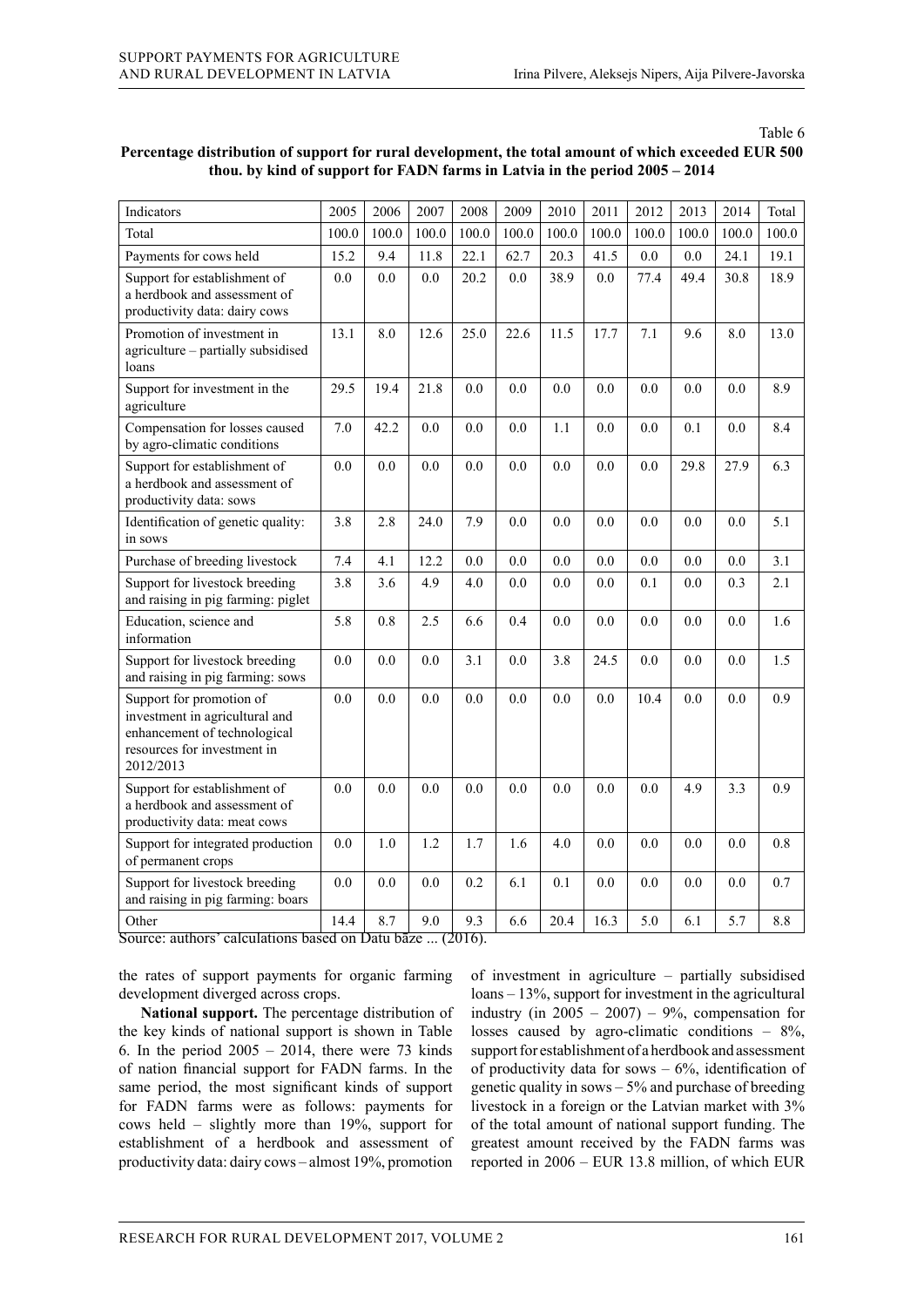5.8 million or 42% were compensations for losses caused by agro-climatic conditions.

### *3. Relationships between the amounts of support payments and other agricultural and farm performance indicators*

A correlation analysis that explores the strength of relationships between a dependent variable  $x_{n}^{\,}$  (support payments) and several independent variables  $y_n$  was done to identify the strength of relationships between various indicators of farm performance (Arhipova & Balina, 2000). Three dependent variables were taken:  $x_1$ <sup>=</sup> total amount of support payments for FADN farms, mln. EUR;  $x_2$  = area-based support payments for FADN farms, mln. EUR;  $x_3$  = support payments for investment for FADN farms, mln. EUR, and a correlation between the mentioned three variables and selected other farm indicators was identified for

Table 7

## **Strength of the relationships between the amounts of support payments and other indicators for FADN farms in Latvia in the period 2005 – 2014 (correlation coefficient value r)**

| Indicators                                                                | Total support,<br>mln. EUR $(x_1)$ |                  |          | Total area payments,<br>mln. EUR $(x,$ |  |  |  |  |  |  |
|---------------------------------------------------------------------------|------------------------------------|------------------|----------|----------------------------------------|--|--|--|--|--|--|
|                                                                           | r                                  | Sig.             | r        | Sig.                                   |  |  |  |  |  |  |
| At least one indicator shows a strong correlation ( $ r >0.8$ )           |                                    |                  |          |                                        |  |  |  |  |  |  |
| Agricultural exports, mln. EUR                                            | 0.884                              | $\theta$         | 0.796    | 0.01                                   |  |  |  |  |  |  |
| Total area payments for agriculture, mln. EUR                             | 0.873                              | $\Omega$         | 0.876    | $\Omega$                               |  |  |  |  |  |  |
| Area under maize, thou. ha                                                | 0.84                               | $\overline{0}$   | 0.827    | $\theta$                               |  |  |  |  |  |  |
| Area under potato (CSB data), thou. ha                                    | $-0.806$                           | $\overline{0}$   | $-0.677$ | 0.03                                   |  |  |  |  |  |  |
| Long-term investment by FADN farms, mln. EUR                              | 0.889                              | $\mathbf{0}$     | 0.837    | $\overline{0}$                         |  |  |  |  |  |  |
| Revenue earned by FADN farms, mln. EUR                                    | 0.82                               | $\overline{0}$   | 0.749    | 0.01                                   |  |  |  |  |  |  |
| Revenue from grain earned by FADN farms, mln. EUR                         | 0.839                              | $\theta$         | 0.637    | 0.05                                   |  |  |  |  |  |  |
| Revenue from vegetables earned by FADN farms, mln. EUR                    | 0.694                              | 0.03             | 0.834    | $\overline{0}$                         |  |  |  |  |  |  |
| Production costs for FADN farms, mln. EUR                                 | 0.869                              | $\mathbf{0}$     | 0.814    | $\overline{0}$                         |  |  |  |  |  |  |
| Milk sold (CSB data), thou. t                                             | 0.879                              | $\theta$         | 0.833    | $\overline{0}$                         |  |  |  |  |  |  |
| Wheat produced by FADN farms, thou. t                                     | 0.818                              | $\boldsymbol{0}$ | 0.725    | 0.02                                   |  |  |  |  |  |  |
| Fixed asset depreciation for FADN farms, mln. EUR                         | 0.868                              | $\theta$         | 0.788    | 0.01                                   |  |  |  |  |  |  |
| A medium-strong relationship ( $[r]$ is $>0.5$ , but < 0.8)               |                                    |                  |          |                                        |  |  |  |  |  |  |
| Area payments received by FADN farms, mln. EUR                            | 0.797                              | 0.01             |          |                                        |  |  |  |  |  |  |
| Total support payments made by the RSS, mln. EUR                          | 0.772                              | 0.01             | 0.611    | 0.06                                   |  |  |  |  |  |  |
| UAA (CSB data), mln. ha                                                   | 0.73                               | 0.01             | 0.764    | 0.01                                   |  |  |  |  |  |  |
| Area of pastures and meadows (CSB data), thou. ha                         | 0.794                              | 0.01             | 0.667    | 0.03                                   |  |  |  |  |  |  |
| Area under permanent crops (CSB data), thou. ha                           | $-0.775$                           | 0.01             |          |                                        |  |  |  |  |  |  |
| Area of pastures and meadows on arable land (CSB data), thou. ha          | 0.792                              | 0.01             | 0.667    | 0.03                                   |  |  |  |  |  |  |
| Arable land area (CSB data), thou. ha                                     | 0.628                              | 0.05             | 0.692    | 0.03                                   |  |  |  |  |  |  |
| Revenue from rapeseed earned by FADN farms, mln. EUR                      | 0.783                              | 0.01             |          |                                        |  |  |  |  |  |  |
| Revenue from legumes earned by FADN farms, mln. EUR                       | 0.565                              | 0.09             | 0.725    | 0.02                                   |  |  |  |  |  |  |
| Revenue from other agricultural activities earned by FADN farms, mln. EUR | $-0.715$                           | 0.02             |          |                                        |  |  |  |  |  |  |
| Revenue from feed production earned by FADN farms, mln. EUR               | 0.798                              | 0.02             | 0.722    | 0.02                                   |  |  |  |  |  |  |
| Revenue from milk earned by FADN farms, mln. EUR                          | 0.788                              | 0.01             | 0.724    | 0.02                                   |  |  |  |  |  |  |
| Revenue from cattle earned by FADN farms, mln. EUR                        | 0.775                              | 0.01             | 0.724    | 0.02                                   |  |  |  |  |  |  |
| Revenue from pigs earned by FADN farms, mln. EUR                          | 0.603                              | 0.07             | 0.7      | 0.02                                   |  |  |  |  |  |  |
| Revenue from poultry earned by FADN farms, mln. EUR                       | $-0.689$                           | 0.03             |          |                                        |  |  |  |  |  |  |
| Revenue from egg production earned by FADN farms, mln. EUR                | $-0.517$                           | 0.12             | $-0.696$ | 0.02                                   |  |  |  |  |  |  |
| Agricultural work units on FADN farms, employed individuals               | $-0.697$                           | 0.02             |          |                                        |  |  |  |  |  |  |
| Milk output (CSB data), thou. t                                           | 0.682                              | 0.03             | 0.793    | 0.01                                   |  |  |  |  |  |  |

Source: authors' calculations based on CSB data (2016a; 2016b; 2016c, 2016d).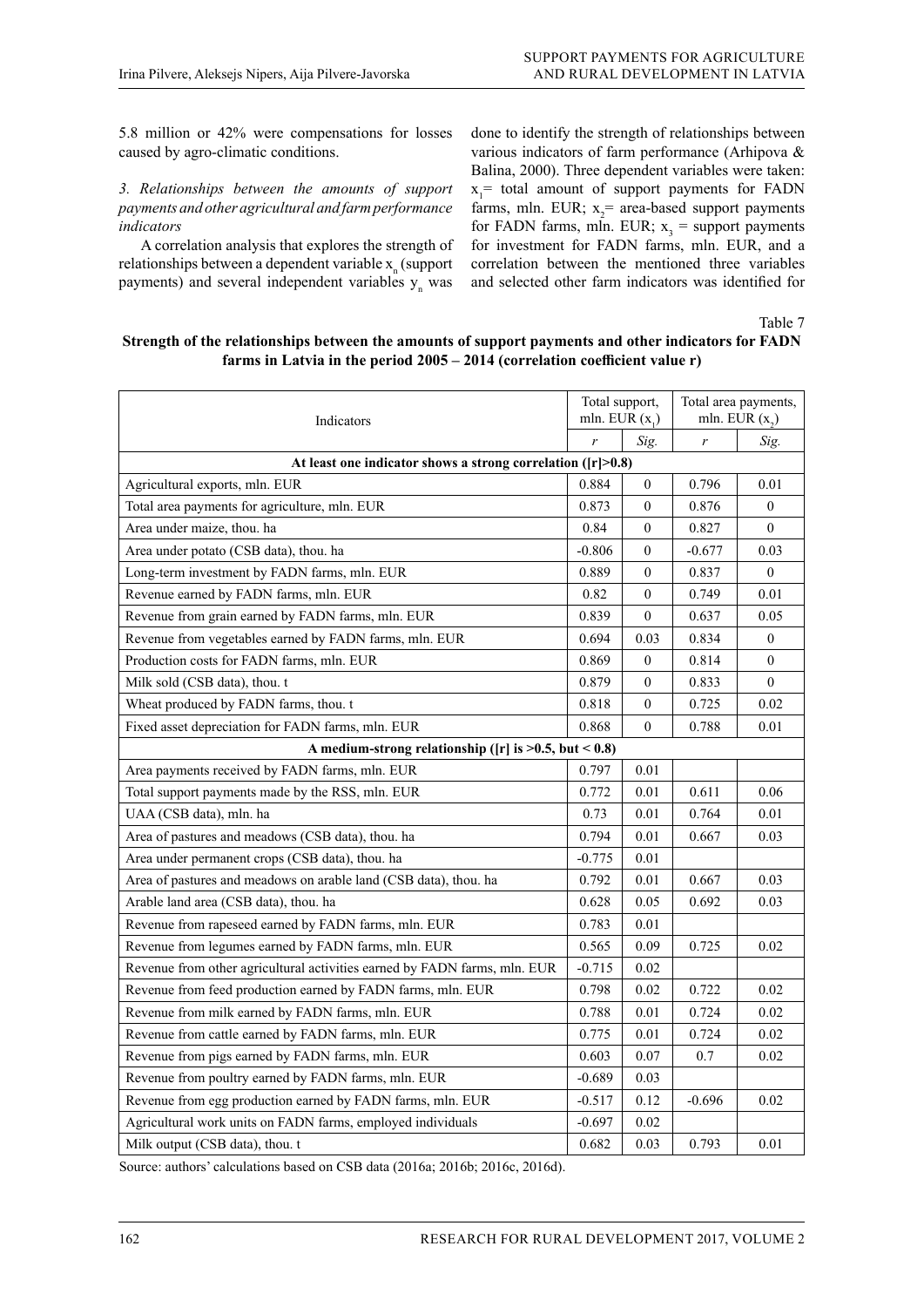the period 2005-2015. When performing a correlation analysis, the tool *IBM SPSS Statistics (Version 22)* was exploited and a correlation matrix was computed. Since the correlation matrix is symmetric relative to its diagonal, only the values placed above and under the diagonal have to be computed. The main results are summarised in Table 4. The total amount of support payments and the amount of area-based support payments have affected the following key agricultural indicators: the value of agricultural exports, the utilised agricultural area, areas under certain crops and revenue from the key kinds of agricultural production. The analysis has shown that CAP direct payments as a whole have been effective in pursuing a more equitable distribution of farm household income among the farm household population (Severini & Tantari, 2015). Since the support payments (both the total amount of support payments and the amount of area-based support payments) strongly correlated with the total production cost for FADN farms, the main cost items (seeds, fertilisers, plant protection products, purchased feed, maintenance of machinery and equipment, fuel and lubricants, depreciation, paid labour and land rent) also demonstrated strong correlations. As the amount of support payments increased, a few farm indicators decreased (areas under potato and permanent crops, revenue from other agricultural activities, output of poultry meat and eggs as well as agricultural work units). However, the amount of support payments for investment for FADN farms, mln. EUR,  $(x_3)$  had a strong correlation (0.997) at sig.0.00) only with fixed asset depreciation for the FADN farms.

# **Conclusions**

1. Support payments play an important role in the performance of farms in Latvia. In the period 2005-2014, the total amount of financial support equalled EUR 4.3 billion, of which EUR 520 million or 12% were received by approximately 1000 FADN farms. The amount of support for FADN farms ranged from EUR 41 million in 2005 to EUR 64 million in 2012. In the period of analysis, FADN farms received three key kinds of support: direct payments – 47%, support for rural development – 39% and national support with 14% of the total.

- 2. The detailed analysis of the key kinds of support revealed that:
	- there were 29 kinds of direct payments in the period 2005 – 2014, while the most significant one was SAPS payments, accounting for 46% of the total; besides, their rates per ha increased 3.8 times. The other significant kinds were as follows: CNDP for milk production with 13%, CNDP for areas under crops and feed crops – 9% and decoupled CNDP for areas with 15%;
	- among the kinds of support for rural development (totally 24), the most significant ones were as follows: investment support with 39% of the total in the period 2007 – 2013 and environment-related support payments with 45%;
	- the significance of national subsidies decreased, yet their diversity (74 kinds) indicated that by means of this support the country sought to solve problems for which no EU support was available.
- 3. The correlation analysis showed that the total amount of support payments and the amount of area-based support payments affected the key agricultural indicators – the value of agricultural exports, the utilised agricultural area, areas under certain crops, and revenues from the key kinds of agricultural production as well as key cost items.

# **References**

- 1. Datu bāze par SUDAT saimniecībām izmaksāto atbalstu (2016). Nepublicēts resurss (Database on financial support granted to FADN farms. Unpublished resource). (in Latvian).
- 2. Arhipova, I., & Balina, S. (2000). *Statistika ar Microsoft Excel ikvienam (Statistics with Microsoft Excel for Everyone)*. Riga: Datorzinību centrs, 136 p. (in Latvian).
- 3. Burnya, Ph., & Terrones Gavira, F. (2015). Gainers and Losers of the Implementation of the New Common Agricultural Policy in Wallonia. Agriculture and Agricultural Science Procedia. Vol. 7. pp. 50 – 53.
- 4. Centrālā statistikas pārvalde (CSB) (2016a). LSSA13\_II03. LAUKU SAIMNIECĪBU GRUPĒJUMS PĒC IZMANTOTĀS LAUKSAIMNIECĪBĀ IZMANTOJAMĀS ZEMES 2013. gadā (Central Statistical Bureau. Agricultural Holdings by Utilised Agricultural Area in 2013). Retrieved September 10, 2016, from: http://data.csb.gov.lv/pxweb/lv/lauks/lauks\_\_ikgad\_\_laukstrukt\_13\_\_2.zeme/LSS13\_II03.px/table/ tableViewLayout1/?rxid=6cc3d9ab-cf2b-4b29-97da-47ba3ef61152. (in Latvian).
- 5. Centrālā statistikas pārvalde (CSB) (2016b). LSS01. Lauku saimniecību skaits un zemes platības statistiskajos reģionos 2005. gadā (Central Statistical Bureau. Number of farms and land area by statistical region in 2005). Retrieved September 12, 2016, from: http://data.csb.gov.lv/pxweb/lv/lauks/lauks\_\_ ikgad laukstrukt/001 saimn zeme LV.px/table/tableViewLayout1/?rxid=cdcb978c-22b0-416a-aaccaa650d3e2ce0. (in Latvian).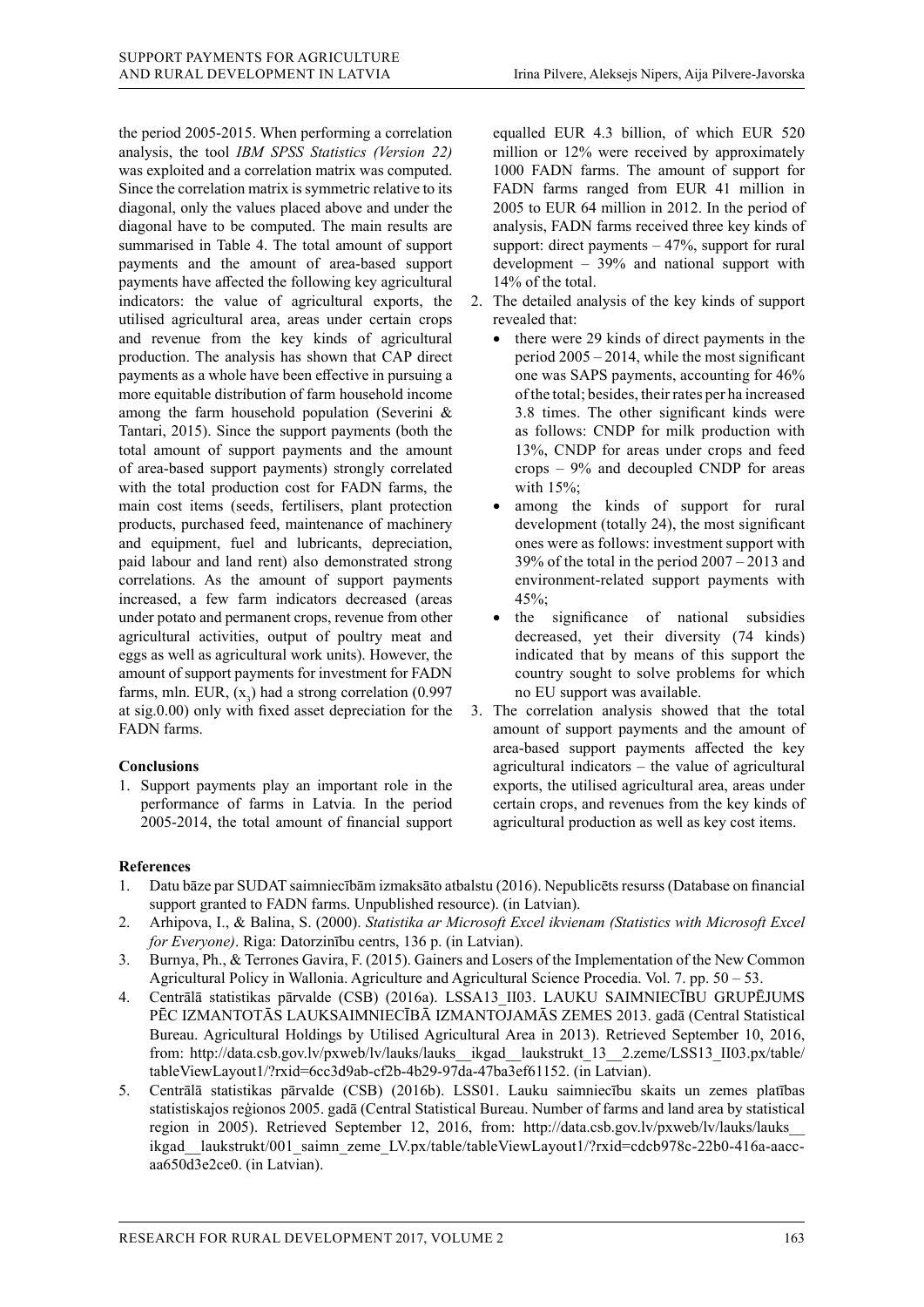- 6. Centrālā statistikas pārvalde (CSB) (2016c). LIG0116. Piena iepirkums un iepirktā piena kvalitāte (Central Statistical Bureau. Purchase of milk and milk quality). Retrieved September 8, 2016, from: http://data. csb.gov.lv/pxweb/lv/lauks/lauks\_\_ikgad\_\_01Lauks\_visp/LI0116.px/?rxid=cdcb978c-22b0-416a-aaccaa650d3e2ce0. (in Latvian).
- 7. Centrālā statistikas pārvalde (CSB) (2016d). LLG008. Galveno lopkopības produktu ražošana (Central Statistical Bureau. Output of Principal Livestock Products). Retrieved September 8, 2016, from: http:// data.csb.gov.lv/pxweb/lv/lauks/lauks\_\_ikgad\_\_05Lopk/LL0080.px/?rxid=cdcb978c-22b0-416a-aacc aa650d3e2ce0. (in Latvian).
- 8. European Commission (2017). Farm Accountancy Data Network (FADN). Retrieved January 24, 2017, from: https://ec.europa.eu/agriculture/fadn\_lv.
- 9. Fragoso, R., Marques, C., Lucas, M.R., Martins, M.B., & Jorge, R. (2011). The Economic Effects of Common Agricultural Policy on Mediterranean Montado/dehesa Ecosystem. *Journal of Policy Modeling*, Vol. 33, pp. 311 – 327.
- 10. Latvijas lauku attīstības programma 2007. 2013. gads (LAP 2007 2013). Zemkopības ministrija (Rural Development Programme of Latvia 2007 – 2013 (RDP 2007 – 2013) Ministry of Agriculture), Riga. 464 p. Retrieved October 4, 2016, from: https://www.zm.gov.lv/public/files/CMS\_Static\_Page\_Doc/00/00/00/69/57/ LAP 2007-213 versija 15 clean.pdf. (in Latvian).
- 11. Latvijas Valsts Agrārās ekonomikas institūts (LVAEI) (2006). Lauku saimniecības darba ekonomiskās analīzes rezultāti 2005 (SUDAT) (Latvian State Institute of Agrarian Economics. Agricultural Holdings. Results of Economic Analysis 2005 (FADN)), Riga, pp. 82 – 111. (in Latvian).
- 12. Latvijas Valsts Agrārās ekonomikas institūts (LVAEI) (2014). *Lauku saimniecības darba ekonomiskās analīzes rezultāti 2013* (SUDAT) (Latvian State Institute of Agrarian Economics. *Agricultural Holdings. Results of Economic Analysis 2013* (FADN)), Riga, 70 p. (in Latvian).
- 13. Lauku atbalsta dienests (2016a). Izmaksātā atbalsta apjoms un struktūra, milj.LVL (Rural Support Service. Amount and Percentage Distribution of Financial Support Paid). Retrieved September 16, 2016, from: www.lad.gov.lv/ files/kopsavilkums\_par\_lad\_veikt\_izm\_2004\_2013\_final.pptx. (in Latvian).
- 14. Lauku atbalsta dienests (2016b). LAD izmaksātais finansējums, milj. EUR. (Rural Support Service. Amount and Percentage Distribution of Financial Support Paid). Retrieved September 18, 2016, from: http://www.lad.gov.lv/ files/lad\_izmaksas\_2010\_2014.pdf. (in Latvian).
- 15. Lowe, P., Buller, H., & Ward, N. (2002). Setting the Agenda? British and French Approaches to the Second Pillar of the Common Agricultural Policy. Journal of Rural Studies, Vol. 18, pp. 1 – 17.
- 16. LR Zemkopības ministrija (2006). *Latvijas lauksaimniecība un lauki 2006 (Ministry of Agriculture of the Republic of Latvia. Agriculture and Rural Areas of Latvia 2006)*, 151 p. (in Latvian).
- 17. LR Zemkopības ministrija (2007). *Latvijas lauksaimniecība un lauki 2007 (Ministry of Agriculture of the Republic of Latvia. Agriculture and Rural Areas of Latvia 2007)*, 152 p. (in Latvian).
- 18. LR Zemkopības ministrija (2008). *Latvijas lauksaimniecība un lauki 2008 (Ministry of Agriculture of the Republic of Latvia. Agriculture and Rural Areas of Latvia 2008)*, 116 p. (in Latvian).
- 19. LR Zemkopības ministrija (2010). *Latvijas lauksaimniecība un lauki 2010 (Ministry of Agriculture of the Republic of Latvia. Agriculture and Rural Areas of Latvia 2010)*, 110 p. (in Latvian).
- 20. LR Zemkopības ministrija (2012). *Latvijas lauksaimniecība 2012 (Ministry of Agriculture of the Republic of Latvia. Agriculture of Latvia 2012)*, 133 p. (in Latvian).
- 21. LR Zemkopības ministrija (2014). *Latvijas lauksaimniecība* 2014 *(Ministry of Agriculture of the Republic of Latvia. Agriculture of Latvia 2014)*, 156 p. (in Latvian).
- 22. LR Zemkopības ministrija (2015). *Latvijas lauksaimniecība 2015 (Ministry of Agriculture of the Republic of Latvia. Agriculture of Latvia 2015)*, 156 p. (in Latvian).
- 23. LR Zemkopības ministrija (2017). Lauku saimniecību datu uzskaites tīkls (SUDAT) (Ministry of Agriculture of the Republic of Latvia. Farm Accountancy Data Network (FADN)). Retrieved January 27, 2017, from: https://www. zm.gov.lv/zemkopibas-ministrija/statiskas-lapas/lauku-saimniecibu-datu-uzskaites-tikls-sudat ?id=1569#jump. (in Latvian).
- 24. Ministru kabineta (MK) noteikumi Nr.1002 (2004). Kārtība, kādā ieviešams programmdokuments 'Latvijas Lauku attīstības plāns Lauku attīstības programmas īstenošanai 2004. – 2006. gadam' (Cabinet Regulation No. 1002. Procedure of Introducing the Programming Document 'Rural Development Plan of Latvia for Implementing the Rural Development Programme 2004 – 2006'), 'Latvijas Vēstnesis', 193 (3141), 30 November 2004, Riga, 101 p. (in Latvian).
- 25. Raggi, M., Sardonini, L., & Viaggi, D. (2013). The Effects of the Common Agricultural Policy on Exit Strategies and Land Re-allocation. Land Use Policy, Vol. 31, pp. 114 – 125.